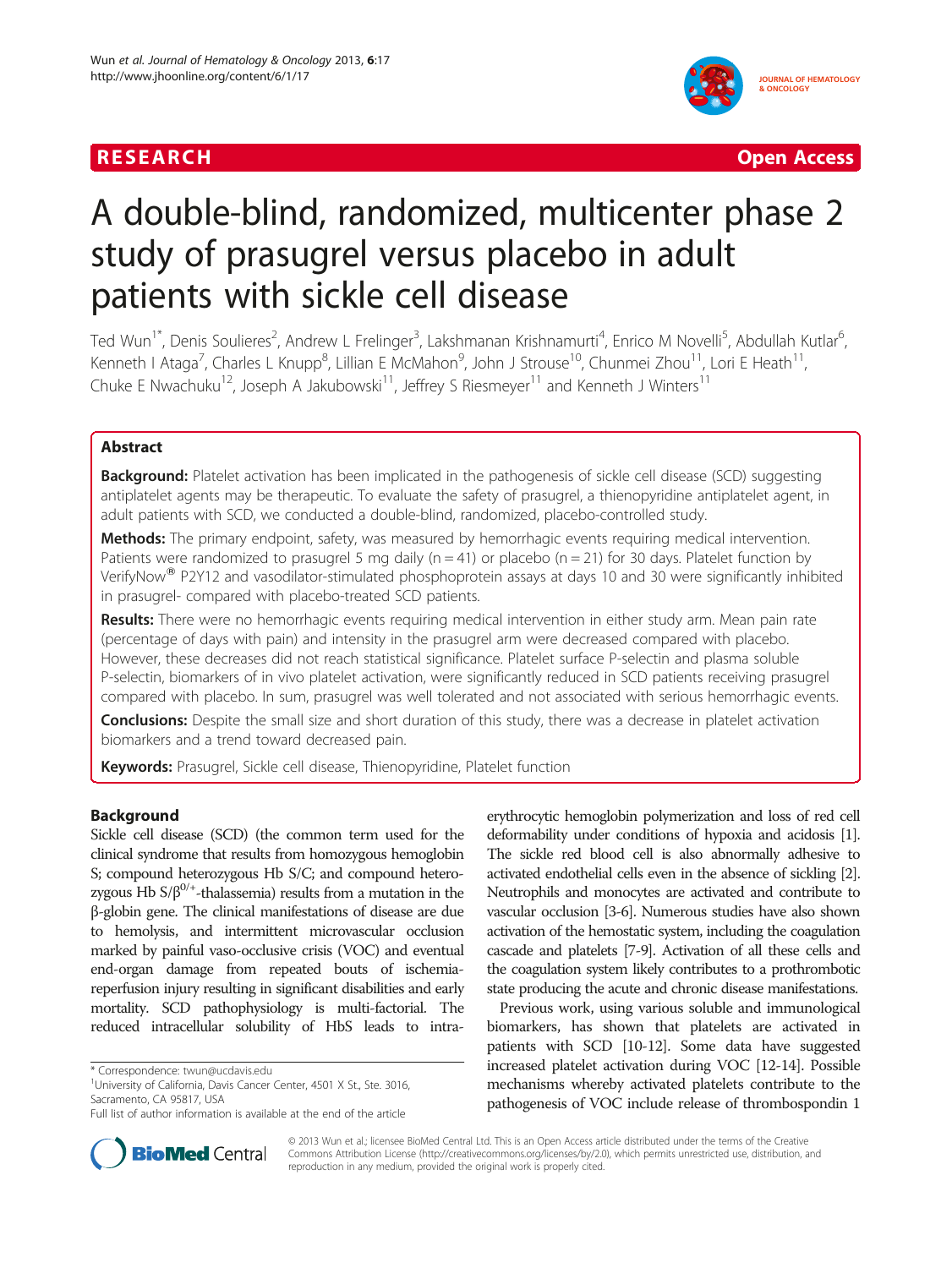during platelet activation that supports aberrant red blood cell (RBC) adhesion to endothelium and matrix proteins, and platelets directly mediating RBC adherence to endothelial cells and capture onto neutrophils and monocytes (heterotypic cell-cell adherence; and activation of neutrophils and monocytes via formation of platelet-monocyte and platelet-neutrophil aggregates). The activated leukocytes augment the overall inflammatory state and promote further vascular and tissue damage.

There have been studies of antiplatelet agents for SCD patients including use of aspirin [\[15\]](#page-9-0) and the first generation thienopyridine adenosine diphosphate (ADP) receptor inhibitor, ticlopidine [[16,17\]](#page-9-0). In general, these studies have been relatively small, underpowered, and without control groups. Prasugrel, a third-generation platelet P2Y12 ADP receptor antagonist, is FDAapproved in combination with aspirin for treatment of patients with acute coronary syndrome undergoing percutaneous coronary intervention. We performed a phase 2, double-blind, randomized trial of prasugrel compared with placebo in patients with SCD. The primary safety outcome was treatment-emergent hemorrhagic events requiring medical intervention. Secondary safety outcomes included all adverse events (AEs) including those that required study drug discontinuation. The efficacy outcome measures were frequency and intensity of pain ascertained by self-administered pain diary; frequency of pain requiring medical attention; pharmacodynamic effects on platelets measured by VerifyNow<sup>®</sup> P2Y12 reaction units (PRU) and vasodilator-associated stimulated phosphoprotein (VASP) platelet reactivity index (PRI); and biomarkers of platelet activation. We hypothesized that prasugrel would: 1) be well tolerated, 2) inhibit platelet activation, and 3) decrease pain.

## Methods

This was a double-blind, randomized, multicenter trial to assess the safety of prasugrel 5 mg PO (by mouth) daily compared with placebo in adult patients with SCD (clinicaltrials.gov #NCT01167023). The study was conducted at 18 sites in the United States and Canada from 26 August 2010 to 13 June 2011. The study was approved by the local institutional review boards and was performed in compliance with principles of good clinical practice (GCP) and in accordance with the provisions of the Declaration of Helsinki. Each patient voluntarily signed an informed consent document before entering the study.

## Eligibility

To be included in the study, patients had to be adults 18 to 55 years of age with SCD (genotypes HbSS, HbSC, HbS-β<sup>0</sup>-thalassemia and HbS-β<sup>+</sup>-thalassemia), who did not have a diagnosis of acute VOC within 30 days of the study screening visit. Patients with severe hepatic or renal dysfunction, hematocrit <18%, and those at risk of excessive bleeding complications including platelet count <100,000 per cubic millimeter, prior history of bleeding disorders, hemorrhagic or ischemic stroke, retinal hemorrhage, a transient ischemic attack (TIA), or intracranial hemorrhage were excluded from the study. We felt these conservative exclusion criteria were warranted given this new patient population. Use of aspirin or other antithrombotics was not allowed within 10 days of entry or during the study. Non-steroidal antiinflammatory drugs (NSAIDs) for treatment of pain were not permitted in the 5 days prior to randomization or for ≥5 consecutive days during the study period. Use of hydroxyurea was permitted in patients already on a stable dose 30 days prior to randomization.

## Study design

The study consisted of 2 phases (Phase A and Phase B) (Figure [1\)](#page-2-0) and employed an adaptive design with decisions about dose allocations made as the trial progressed. During each phase, patients were randomized to prasugrel or placebo in a 2:1 manner and stratified by sickle-cell genotype (HbSS, HbS-β<sup>+</sup>-thalassemia and HbS-β<sup>0</sup>-thalassemia genotype patients in one stratum, and HbSC genotype patients in another stratum). We stratified in this way because some data [[18,19\]](#page-9-0), though not all [\[10,14\]](#page-9-0), suggest more pronounced platelet activation in patients with HbSS than HbSC. In addition, our limited studies showed no difference in platelet activation between Hb S-β<sup>+</sup> -thalassemia and HbSS patients [\[10\]](#page-9-0). Patients underwent screening (Visit 0) and returned to the site for Visit 1 (0 to 10 days after screening), Visit 2 ( $10 \pm 2$  days after Visit 1), and Visit 3 ( $30 \pm 3$  days after Visit 1). Patients were contacted by phone for Visit 4 (30 days after last dose of study drug) to collect information on adverse events (AEs) and serious adverse events (SAEs).

All patients randomized to prasugrel during Phase A received a 5-mg/day dose. When pharmacodynamic (PD) data from Visit 2 were available for ≥16 patients treated with prasugrel, a Data Monitoring Committee (DMC) assessed the results and reviewed initial safety data prior to making a determination regarding the Phase B prasugrel dose. If at Visit 2,  $\geq 60\%$  of  $\geq 16$ patients treated with prasugrel in Phase A had the equivalent of < 25% inhibition of platelet aggregation (IPA) as measured by light transmission aggregometry (LTA), then a 7.5-mg/day prasugrel dose was to be used in Phase B for patients who weighed  $\geq 60$  kg, and a 5-mg/day prasugrel dose would be used in patients who weighed < 60 kg. Otherwise, Phase B was to use a 5-mg/day prasugrel dose for all patients, regardless of weight. After the DMC determined the Phase B dose, future patients were randomized into Phase B, while all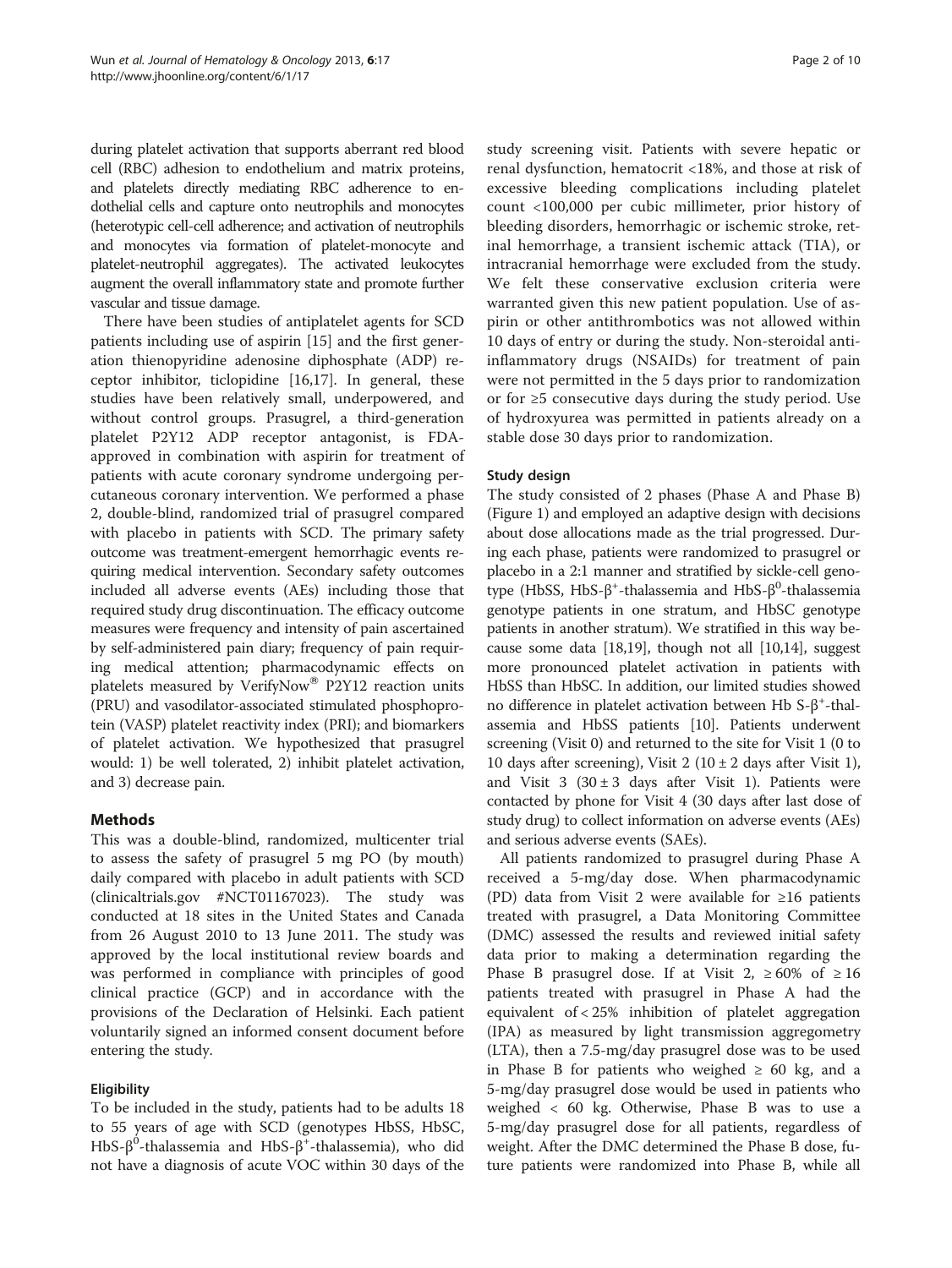<span id="page-2-0"></span>

patients randomized in Phase A completed their scheduled follow-up. Based on the accumulated data, as reviewed by the DMC, a 5-mg daily dose was used for the remainder of the study. The duration of active treatment and pain assessment was 30 days and the total duration with follow-up was 60 days.

#### Endpoint assessment

The primary endpoint was the incidence of hemorrhagic events requiring medical attention: an unscheduled visit or call to a medical provider due to a complaint of bleeding while on study drug. Bleeding events that did not require medical attention were captured, in retrospect, as adverse events at routine assessments. This endpoint was chosen because sickle cell patients represented a new population for this drug and it was felt necessary to have robust safety data in adults prior to proceeding with a planned study in pediatric patients. Endpoint ascertainment was achieved by interviewing patients at each visit. Additional safety evaluations included the assessment of clinical laboratory test results, vital sign measurements, 12-lead electrocardiogram results, fundoscopies, and AEs. Information on SAEs was collected at occurrence as well as by telephone interview 30 days after the last dose of study drug. Diseaserelated treatment emergent adverse effects (TEAEs) including VOC, acute chest syndrome, hepatic sequestration, and stroke were reported as AEs or SAEs as appropriate.

Efficacy was a secondary endpoint as assessed by incidence of any pain events requiring medical attention in the study. In addition, the efficacy of prasugrel (5 mg) compared with placebo was measured by monitoring the frequency and intensity of pain related to SCD as recorded in patient pain diaries each day for 30 days. A scale of 0 to 9 was used to evaluate pain intensity, with 0 indicating no pain, and 9 indicating unbearable pain.

#### Pharmacodynamic and biomarker evaluations

Platelet inhibition was assessed by the Accumetrics VerifyNow<sup>®</sup> P2Y12 assay and the VASP phosphorylation assay as previously described [\[20,21](#page-9-0)]. Assay data was reported as P2Y12 reaction units (PRU) and percent inhibition (device reported) for the VerifyNow® P2Y12 assay and platelet reactivity index (PRI) for VASP.

Platelet activation was assessed by immunoassay determination of plasma, serum, and cellular biomarkers of platelet activation. Multi-color fluorescent activated cell sorting (FACS) and monoclonal antibodies were used to determine platelet P-selectin expression using previously published protocols [[22](#page-9-0),[23](#page-9-0)]. Soluble P-selectin (sPselectin), soluble CD40 ligand (sCD40L), thromboxane B2 (serum TXB2), and prothrombin fragment F1.2 (F1.2) were determined using standard enzyme-linked immunoassays according to manufacturer's directions.

Pharmacodynamic parameters and biomarkers were assessed at Visits 1, 2, and 3. VerifyNow<sup>®</sup> P2Y12 was performed locally; platelet surface P-selectin was determined at the Center for Platelet Research Studies; and all other evaluations were performed at a central laboratory. Approximately 30–50 mL of venous blood was collected by venipuncture at each visit for use in PD and biomarker testing.

#### Statistical analysis

Patient characteristics were summarized by treatment group with values presented as mean ± standard deviation (SD) for continuous variables, and counts (percentages) for categorical variables. An analysis of variance (ANOVA) model for continuous variables and a Fisher's exact test for the categorical variables were used for comparisons between treatment groups. The number and percentage of patients experiencing safety endpoints including the frequency of hemorrhagic events requiring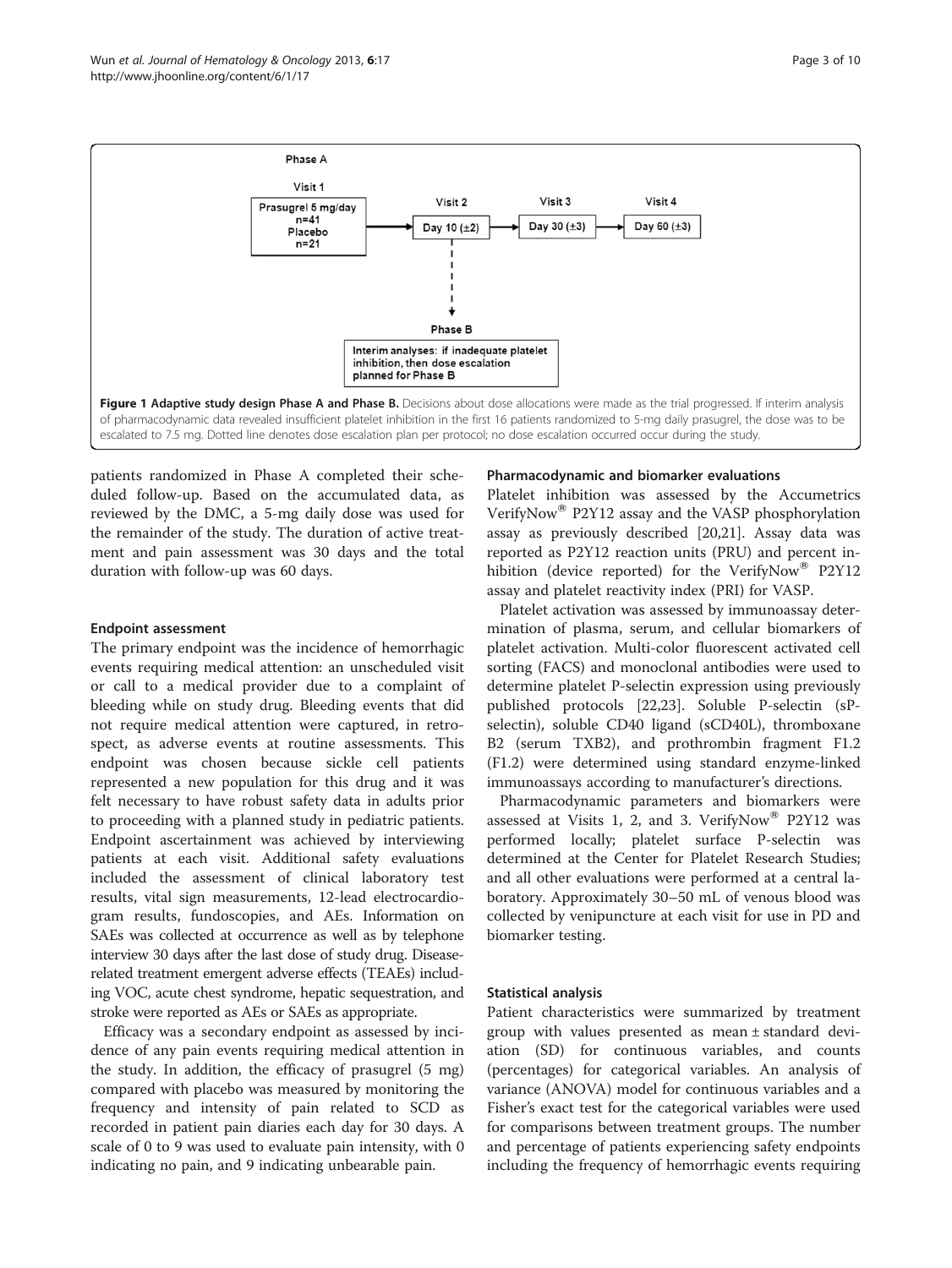medical intervention were summarized by treatment group.

Pain rate and pain intensity were summarized by treatment group using descriptive statistics. Pain rate was defined as the number of days reported with any pain related to SCD divided by the number of daily pain diaries completed. Pain intensity was the sum of a patient's pain scores on a scale of 0 to 9 divided by the number of daily pain diaries completed. An analysis of covariance (ANCOVA) model with baseline pain intensity, treatment group, and sickle-cell genotype (HbSS, HbS- $\beta^{0}$ thalassemia and HbS-β<sup>+</sup>-thalassemia in one stratum and HbSC in another stratum) in the model was used for treatment group comparison. A sensitivity analysis using only data from patients who completed 20 or more daily pain diaries was performed to verify that missing data did not introduce bias. The number of patients experiencing a pain event that required medical attention was compared between treatment groups using Fisher's exact test.

Pharmacodynamic and biomarker results were summarized by treatment group and visit. The post-baseline results for each PD and biomarker parameter were analyzed using a mixed-effects model repeated measures (MMRM) analysis with the fixed effects of treatment, baseline parameter result, sickle-cell genotype, visit, and visit-by-treatment interaction, as well as a patient random effect included in the model. A compound symmetry variance-covariance structure was used to estimate within-patient errors.

Because a more conventional way to stratify analysis for sickle cell genotypes is to compare HbSS and HbS $β<sup>0</sup>$ -thalassemia with HbSC and HbS- $β<sup>+</sup>$ -thalassemia (based on disease severity), the ANCOVA analysis for pain rate and pain intensity and the MMRM analysis for PD and biomarker parameters were repeated with adjustment of

genotype based on the conventional stratification. This sensitivity analysis did not change any of the results for statistical significance on the treatment comparison.

The sample size calculation for this study is limited due to the rarity of the primary endpoint of hemorrhagic events requiring medical intervention, and so is supported by a power calculation for the efficacy endpoints. A sample size of 60 patients with the ratio of prasugrel to placebo as 2:1 provides 80% power to detect approximately 60% reduction in the mean pain rate at the 2-sided 0.05 level. This results in the ability to detect an effect size of 0.78.

## Results

A total of 62 patients were randomly assigned to treatment (prasugrel  $[n = 41]$ , placebo  $[n = 21]$ ) and were included in the Intent-to-Treat (ITT) analysis set (Figure 2). A total of 57 patients completed the study (39 [95.1%] prasugrel; 18 [85.7%] placebo). No patients received aspirin, nor NSAIDs, during the study. One patient was found not to have SCD (β-thalassemia trait only) and another patient was enrolled and randomized as the study ended and it was decided not to proceed with treatment of that patient.

The baseline characteristics of the treatment groups were well balanced (Table [1](#page-4-0)). The mean pain intensity for all patients was low, likely reflecting that these patients were clinically stable without recent painful episodes. A greater proportion of patients randomized to prasugrel had a history of acute chest syndrome and systemic and pulmonary hypertension.

No patient experienced hemorrhagic adverse events that required acute medical intervention (Table [2\)](#page-5-0), the primary endpoint of the study. Eight patients in the prasugrel arm experienced 9 hemorrhagic AEs, the majority of which were mild and possibly related to the study drug (Table [3](#page-5-0)) but did not result in study drug

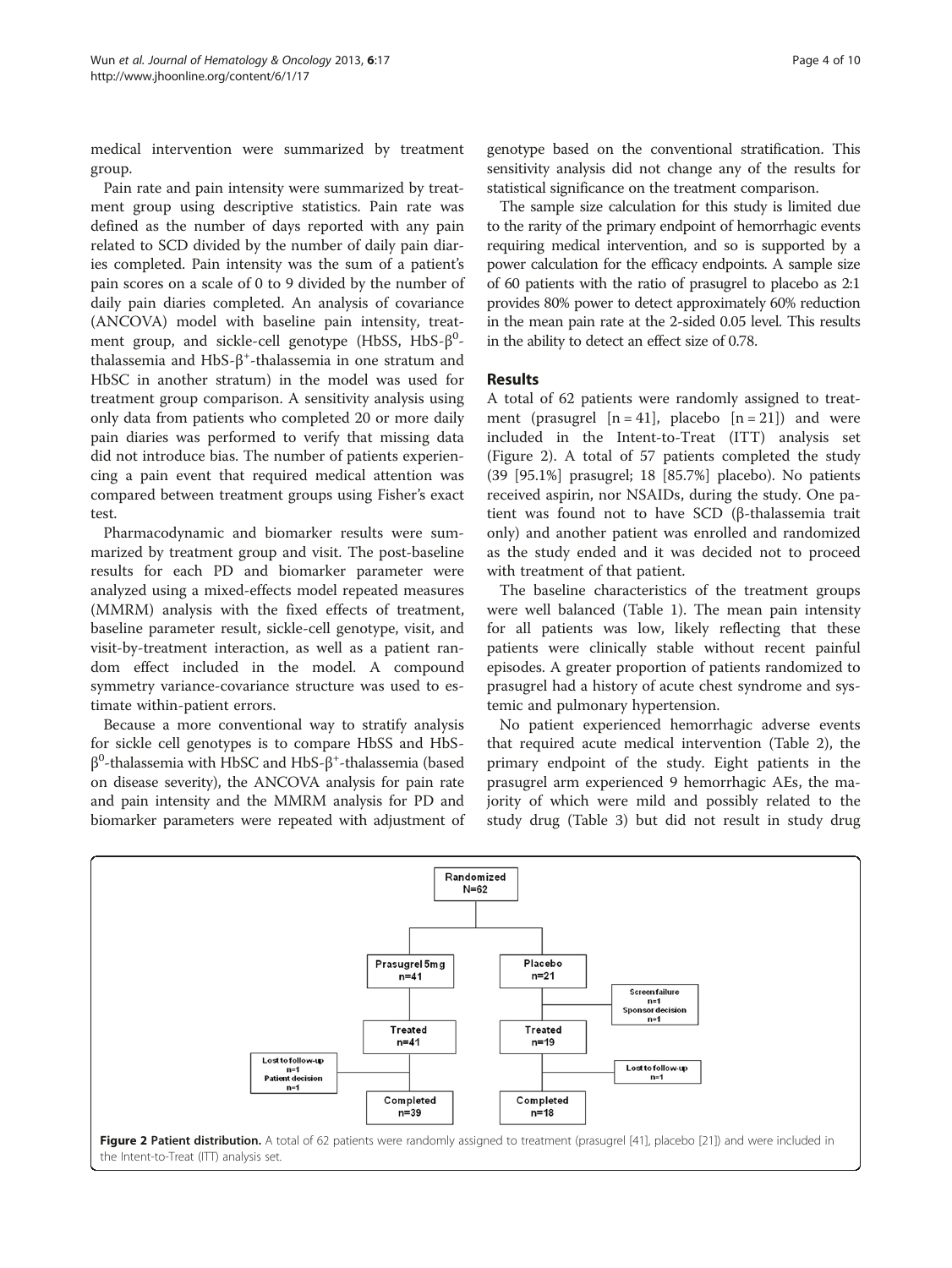## <span id="page-4-0"></span>Table 1 Baseline characteristics and medical history

|                                         | Prasugrel 5 mg $n = 41*$ | Placebo $n = 21$    | p value |
|-----------------------------------------|--------------------------|---------------------|---------|
| Age (mean, years)                       | 32.9                     | 31.5                | 0.553   |
| Female, n (%)                           | 21 (51.2)                | 9(42.9)             | 0.598   |
| Body Weight (mean, kg)                  | 78.3                     | 68.6                | 0.021   |
| Hydroxyurea                             | 18                       | 9                   |         |
| Sickle-cell Genotype, n (%)             |                          |                     | >0.999  |
| Hb S/ $β$ 0 thalassemia                 | 2(5.0)                   | 1(4.8)              |         |
| Hb S/ $\beta +$ thalassemia             | 4(10.0)                  | 2(9.5)              |         |
| Hb SC                                   | 10(25.0)                 | 5(23.8)             |         |
| Hb SS                                   | 24 (60.0)                | 13 (61.9)           |         |
| <b>Pain Intensity</b>                   |                          |                     | 0.473   |
| Mean                                    | 1.8                      | 2.4                 |         |
| Minimum                                 | 0.0                      | 0.0                 |         |
| Median                                  | 0.0                      | 2.0                 |         |
| Maximum                                 | 9.0                      | 7.0                 |         |
| Medical History, n (%)                  |                          |                     |         |
| Vaso-occlusive crisis                   | 25 (61.0)                | 12(57.1)            |         |
| Acute chest syndrome                    | 9(22.0)                  | 2(9.5)              |         |
| <b>Hepatic sequestration</b>            | $\mathbf 0$              | 1(4.8)              |         |
| Splenectomy                             | 7(17.1)                  | 5(23.8)             |         |
| <b>Systemic hypertension</b>            | 11(26.8)                 | 2(9.5)              |         |
| <b>Pulmonary hypertension</b>           | 7(17.1)                  | 2(9.5)              |         |
| <b>Renal failure</b>                    | 1(2.4)                   | $\mathsf{O}\xspace$ |         |
| Hepatic disease <sup>+</sup>            | 1(2.4)                   | $\mathbf{0}$        |         |
| Renal insufficiency                     | $\mathbf 0$              | 1(4.8)              |         |
| Laboratory Values, mean (SD)            |                          |                     |         |
| Hemoglobin (g/L)                        | 10.4(1.8)<br>9.8(2.0)    |                     | 0.297   |
| White Blood Cells (x10 <sup>9</sup> /L) | 8.2(3.4)                 | 8.3(2.7)<br>0.929   |         |
| Platelets (x10 <sup>9</sup> /L)         | 310.6 (180.4)            | 340.5 (117.5)       | 0.561   |

\*1 patient was found not to have SCD but to have only <sup>β</sup>-thalassemia trait. †

Other than sequestration.

discontinuation. The proportion of SAEs and all TEAEs was similar between the groups. Most SAEs were pain events requiring medical intervention. The rate of study drug discontinuation was similar between treatment groups. No patients discontinued the study due to an AE. There were 2 AEs that led to study drug discontinuation in the prasugrel arm, but neither of these events was hemorrhagic or deemed by the investigator to be related to the study drug. The events were pain not otherwise specified and bronchitis. There were no clinically significant differences in the routine laboratory values (complete blood count, chemistry panels, and liver function tests) with serial follow-up (data not shown).

The efficacy endpoints in this study were the rate and intensity of pain as recorded by daily self-administered pain diaries. The mean completion percentage for diaries (number of entries/total possible days) was 95.7% for the prasugrel arm and 92.6% for the placebo arm. There were numerical decreases in proportion of days with pain and pain intensity in the prasugrel treated patients: a 21% relative reduction (least-squares [LS] mean: 42.2% vs. 53.5%) in pain rate and a relative 25% reduction (LS mean: 1.8 vs. 2.4) in pain intensity. However, these differences did not reach statistical significance. An alternative analysis showed that a greater proportion of patients in the prasugrel arm (50%) reported no pain throughout the study (27.5% of patients with a percentage of days with  $pain = 0)$  or infrequent pain  $(22.5\% \text{ of patients with } \leq 25\% \text{ of days with pain}) \text{ versus}$ 22.3% of placebo-treated patients having either no pain (5.6% of patients with a percentage of days with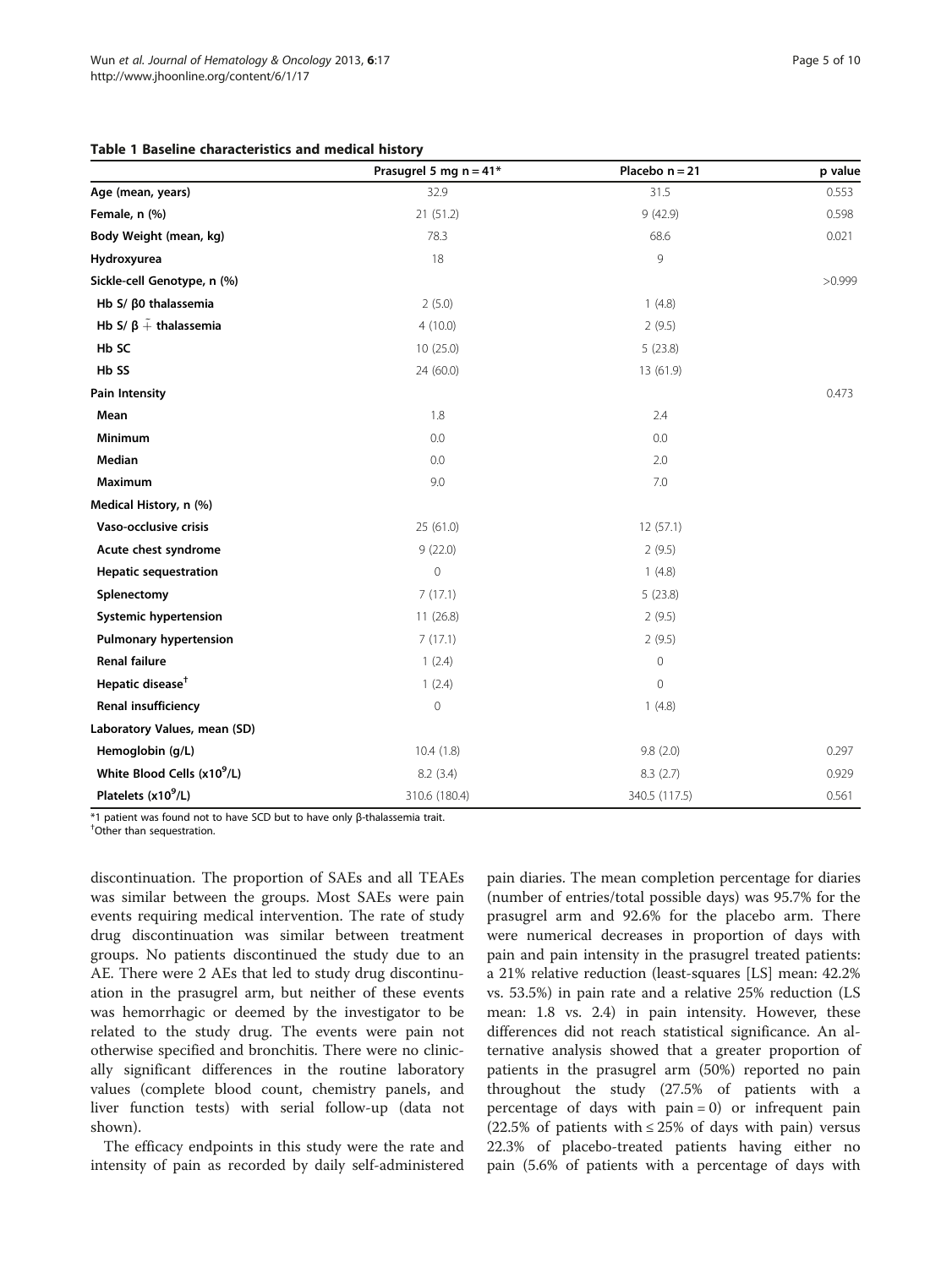#### <span id="page-5-0"></span>Table 2 Summary of adverse events

|                                   | Prasugrel  | Placebo   |  |
|-----------------------------------|------------|-----------|--|
|                                   | $(n = 41)$ | (n = 19)  |  |
| Any hemorrhagic event, n (%)      |            |           |  |
| <b>Required medical attention</b> | 0          | 0         |  |
| Treatment-emergent                | 8 (19.5)   | 1(5.3)    |  |
| Possibly related to study drug    | 6(14.6)    | 1(5.3)    |  |
| Any non-hemorrhagic event, n (%)  |            |           |  |
| <b>Serious</b>                    | 8(19.5)    | 4(21.1)   |  |
| Study drug discontinuation        | 2(4.9)     | 0         |  |
| Treatment-emergent                | 31 (75.6)  | 17 (89.5) |  |
| Possibly related to study drug    | 2(4.9)     | 0         |  |
| Any event, n (%)                  |            |           |  |
| <b>Serious</b>                    | 8 (19.5)   | 4(21.1)   |  |
| Study drug discontinuation        | 2(4.9)     | 0         |  |
| <b>Treatment emergent</b>         | 34 (82.9)  | 17 (89.5) |  |
| Possibly related to study drug    | 8 (19.5)   | 1(5.3)    |  |

pain = 0) or infrequent pain (16.7% of patients with  $\leq$ 25% of days with pain) (Figure [3A](#page-6-0)). Nine of 40 (22.5%) of prasugrel patients had painful episodes during the study period versus 7/19 (36.8%) in the placebo group. Again, this was not statistically different.

The point-of-care VerifyNow® P2Y12 device and VASP PRI were used to assess prasugrel's pharmacodynamic effect on platelets. Figure [4](#page-6-0) shows that by both measures, 5 mg prasugrel resulted in statistically significant greater platelet inhibition compared to placebo  $(P < .001)$  at both day 10 and day 30. About 20% of patients had <20% inhibition, which is consistent with the rate seen with the 5-mg maintenance dose in previous studies [\[24](#page-9-0)-[26](#page-9-0)]. Because the proportion of patients did not fulfill the pre-specified criterion for escalation, the dose remained at 5 mg for the duration of the study.

|  | Table 3 Hemorrhagic adverse events |  |  |
|--|------------------------------------|--|--|
|--|------------------------------------|--|--|

Numerous studies have shown that platelets are activated in SCD patients [\[10,12](#page-9-0)] and that markers of platelet activation are associated with complications [[13,14\]](#page-9-0). The effects of prasugrel on platelet activation were measured with both cellular (platelet P-selectin) and soluble biomarkers (TXB2, soluble CD40L, and soluble P-selectin). There were statistically significant decreases in platelet P-selectin and soluble P-selectin at both days 10 and 30 in the prasugrel arm compared to placebo. The decreases also reached statistical significance for TXB2 at day 10 and for soluble CD40L at day 30 in the prasugrel arm compared to placebo (Figure [5](#page-7-0)). Therefore, prasugrel was shown not only to inhibit platelet function, but also to decrease platelet activation in patients with SCD.

### **Discussion**

In this randomized Phase 2 study of prasugrel in adult patients with various genotypes of SCD in steady state, 30 days of treatment was not associated with hemorrhagic events that required immediate medical attention. As expected for a platelet function inhibitor, there were more hemorrhagic AEs with prasugrel; however, the majority was mild and none resulted in serious adverse events or adverse events leading to study drug or study discontinuation. However, it bears emphasis that exclusion criteria were conservative, enrolled subjects were at low risk for hemorrhage and this pilot study was of short duration.

Evidence of platelet inhibition was seen amongst prasugrel-treated patients with SCD. Prasugrel treatment resulted in approximately 33% to 40% platelet inhibition as measured by both VerifyNow® P2Y12 and VASP, suggesting that patients with SCD achieved a substantial pharmacodynamic response with prasugrel treatment similar to that seen in previous studies in patients with cardiovascular disease. Despite this effect, it was still

| <b>Treatment</b> | Patient | <b>Preferred term</b> | <b>Severity</b> | Possibly related to study drug |
|------------------|---------|-----------------------|-----------------|--------------------------------|
| Placebo          | ı       | Hematochezia          | Mild            |                                |
|                  |         | Gingival bleeding     | Moderate        | Yes                            |
|                  |         | Hemorrhoids           | Mild            |                                |
| Prasugrel        | 2       | Menorrhagia           | Moderate        | Yes                            |
|                  | 3       | Menorrhagia           | Mild            | Yes                            |
|                  |         | Ecchymosis            | Mild            |                                |
|                  | 4       | Epistaxis             | Mild            | Yes                            |
|                  | 5       | Contusion             | Mild            | Yes                            |
|                  | 6       | Epistaxis             | Mild            |                                |
|                  | 7       | Gingival bleeding     | Mild            | Yes                            |
|                  | 8       | Gingival bleeding     | Mild            | Yes                            |
|                  | 9       | Hematochezia          | Mild            |                                |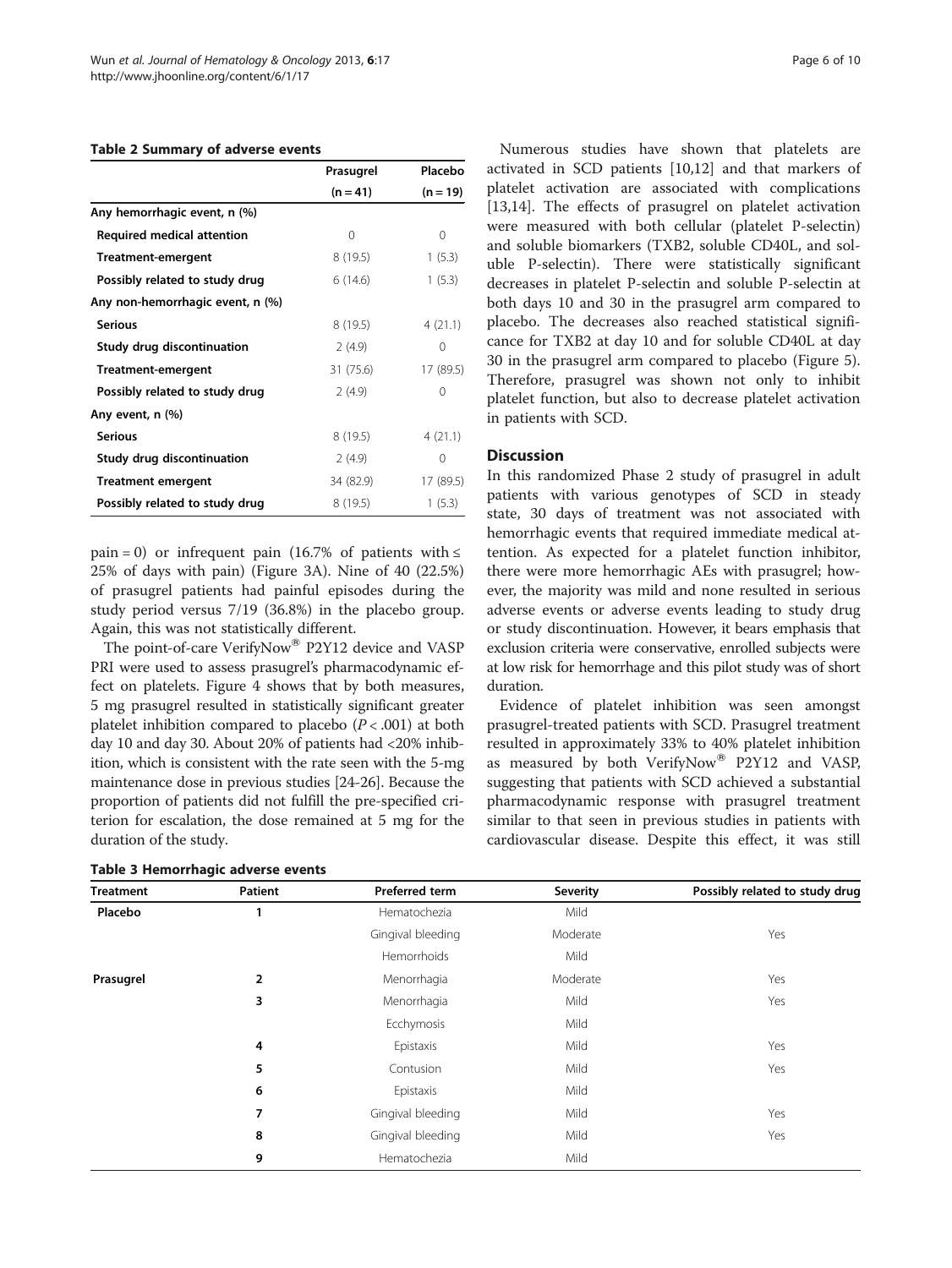<span id="page-6-0"></span>

possible that the marked hemostatic and inflammatory milieu in SCD patients might have overcome potential inhibition of platelet activation by prasugrel via other platelet activation pathways, such as thrombin generation. However, the decreased levels in cellular and soluble markers of platelet activation observed in the prasugrel-treated group show this agent is able to overcome this platelet pro-stimulatory environment and attenuate in vivo platelet activation in SCD without producing serious bleeding.

Perhaps more provocative is the suggestion that prasugrel may be efficacious in reducing pain. The traditional endpoint for therapeutic efficacy in SCD is the occurrence of acute painful episodes (pain that requires an unscheduled visit to a medical facility for treatment). However, paradigm shifting work by Smith et al. [\[27,28](#page-9-0)]. has shown that chronic pain is common in patients with SCD. Therefore, reductions in pain rate (the proportion of days with pain) and pain intensity over time are important endpoints for SCD therapy to assess efficacy in treating the different types of pain problems experienced in this patient population. A numerical decrease in pain rate and intensity compared with placebo, as reported by daily patient diaries, was seen in this study. There was also a numerical decrease in acute pain episodes compared with placebo. Neither of these decreases reached statistical significance, and this pilot study was not designed to provide definitive conclusions regarding pain. However, the number of patients who reported days with zero pain was different. This latter finding was intriguing, as it is a measurement of reduction of both acute pain episodes and chronic pain and was seen after only 30 days of treatment, a more rapid time to response than seen with hydroxyurea [[1\]](#page-9-0).

It is important to compare and contrast the results of this study to the other published studies of platelet



Figure 4 Pharmacodynamic effects of prasugrel on platelet function. A. Platelet Inhibition: VerifyNow® P2Y12. B. VASP platelet reactivity index. The bottom and top of the box are the 25th and 75th percentile, the solid line in the box is median and the dotted line is mean, the ends of the whiskers are 10th and 90th percentile.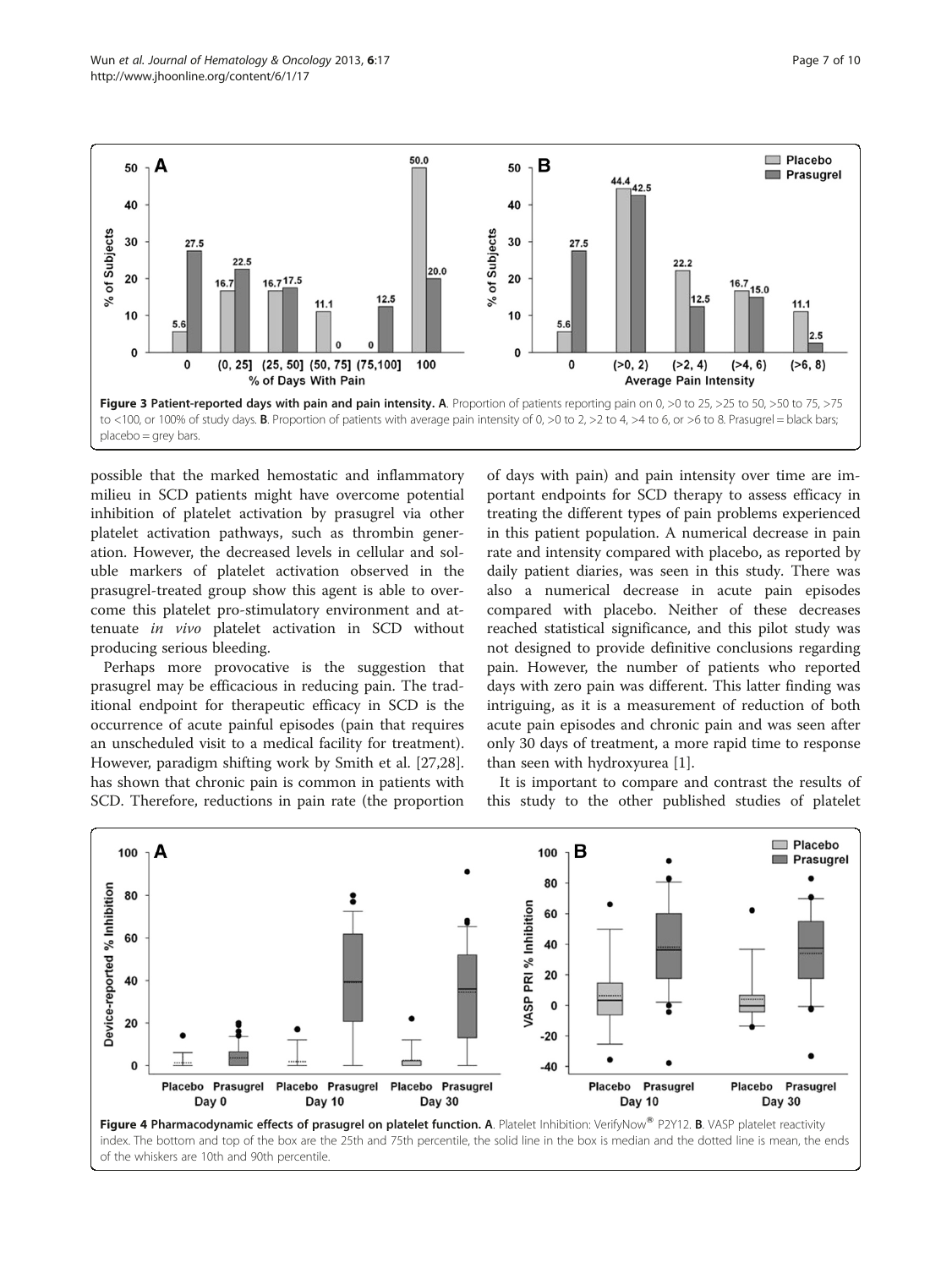<span id="page-7-0"></span>

inhibitors in SCD. Osamo et al. examined the effect of aspirin on red cell survival in patients with SCD [\[15](#page-9-0)]. Fifty patients aged 11–20 years with HbSS were assigned to 1200 mg daily of soluble aspirin in divided doses for 6 weeks; another 50 were assigned to usual care only. Hemoglobin and oxygen saturation levels increased in the treated group, and red cell survival increased in the 3 patients in whom it was studied. They also demonstrated a shift in the electrophoretic mobility of HbS in the aspirintreated patients indicating chemical modification of HbS. Pain was not formally assessed in this study, and no serious hemorrhagic events were reported.

Greenberg et al. studied somewhat lower doses of aspirin (3–6 mg/kg) for 21 months in 49 children with HbSS, HbSC, or HbSO-Arab in a double-blind crossover study to prevent acute pain crises [\[29\]](#page-9-0). Ninety-four patients were originally enrolled but analysis was per protocol: only 49 that were determined to be at least 50% adherent with the study drug were included in the analysis cohort. There was no difference in the number of painful episodes, number of total days in pain, duration of pain crisis, or pain severity during crisis between the aspirin- and placebo-treated periods. Interestingly, there was a marked decrease in the number of pain crises after the first 6 months on-study, irrespective of the treatment assignment.

Chaplin and colleagues added the phosphodiesterase inhibitor dipyridamole to aspirin as prophylaxis for acute pain crisis [\[30\]](#page-9-0). This study included only 3 patients treated with aspirin 650 mg PO and dipyridamole 50 mg PO both twice daily and compared the frequency and severity of pain for the 2 years on therapy to the 2 years not on therapy. The severity of pain appeared to be less while on therapy, and the total number of hospitalizations for pain decreased as well.

Previous studies have tested the effect of the first generation thienopyridine ticlopidine in SCD patients. Semple and colleagues assessed platelet survival in 9 patients with SCD using radiolabeled platelets and platelet activation by measuring plasma levels of platelet release products [[17](#page-9-0)]. Patients were randomized to placebo or ticlopidine 250 mg PO twice daily for 28 days. Ticlopidine did not prolong platelet survival but did decrease markers of platelet activation, as was seen in our study. They noted an approximate 40% reduction in collagen and ADPinduced maximal platelet aggregation. The inhibition of platelet function and relative reduction in markers of platelet activation is similar, in degree, to that seen in the present study using different assays. One patient had a painful episode while on active drug, but clearly this study was not powered to determine a difference in pain. Adverse events were not reported.

Cabannes et al. studied the efficacy of ticlopidine in the prevention of acute pain crisis in 140 patients in Africa [[6\]](#page-9-0). Patients were randomized 1:1 between ticlopidine 500 mg to 750 mg daily (dependent on body weight) or placebo for 6 months of therapy. Although the precise definitions of crisis, crisis duration, and crisis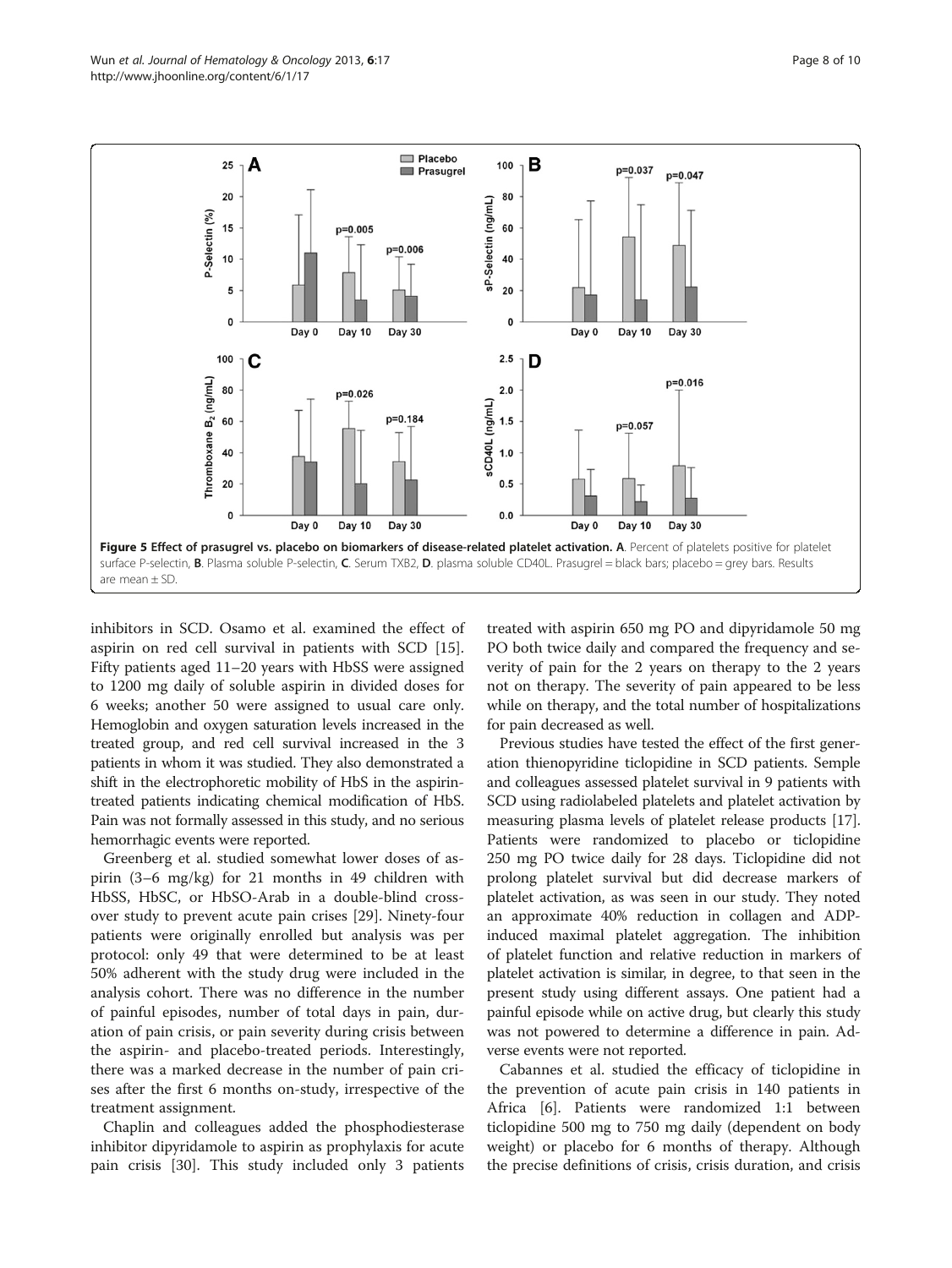severity cannot be discerned from the report, all three of these parameters were statistically significantly decreased in the ticlopidine arm compared with the placebo arm. No platelet activation or survival markers were assessed.

Our study showed similar effects on platelet activation to those demonstrated with ticlopidine, confirming its platelet suppressive effect in this population of patients without provoking clinically serious bleeding. It is important to note that the current Phase 2 study was not powered to find a difference in acute painful episodes. Nonetheless, there was a trend toward decreased number of days with pain. Treatment with prasugrel compared with placebo was associated with numerical decreases in pain rate and pain intensity, as reported in daily patient diaries, and a numerical decrease in pain events related to SCD that required medical attention, as assessed by the study investigator. In adjusted analyses, prasugrel was associated with a 21% relative reduction in the percentage of days with pain and a 25% relative reduction in pain intensity compared with placebo.

Although it is clear from the patient pain diaries that the majority of patients had pain at some point during the study and many of the patients randomized to placebo experienced chronic pain, relatively few patients sought medical attention for their pain (27%). From the case report forms, 22.5% of prasugrel-treated patients sought medical attention for a pain event versus 36.8% of placebo-treated patients. These provide a signal that prasugrel may be efficacious in reducing the frequency and severity of VOC in patients with SCD.

#### Conclusion

In summary, the results of this randomized, doubleblind, Phase 2 study showed that prasugrel inhibited platelet function, decreased biomarkers of platelet activation, and showed a trend toward decreased pain by several measures without serious hemorrhagic adverse events. However, these results must be interpreted with caution, as measures of pain were not primary outcomes and the duration of this study (30 days) was short. A larger study with a sample size appropriately powered to determine effects on clinically relevant endpoints and provide longer safety analysis is needed to confirm and extend these findings.

#### Competing interests

CZ, LEH, KJW, JSR, and JAJ, Eli Lilly and Company Employment and Equity Ownership. TW, LK, LEM, JJS, Daiichi Sankyo Co., Ltd. and Eli Lilly and Company Research Funding. CEN, Daiichi Sankyo, Inc. Employment and Equity Ownership. AK, Research funding from Novartis, Celgene, Hemaquest, Daiichi Sankyo Co., Ltd., and Eli Lilly and Company. KIA, Adventrx Consultancy, Daiichi Sankyo Co., Ltd. and Eli Lilly and Company Research Funding. ALF, PhD Research funding: Daiichi Sankyo Co., Ltd. and Eli Lilly and Company, GLSynthesis, Glycomimetics; Consultant: Eli Lilly and Company. CLK, DS, EN, no financial relationship(s) to disclose.

#### Authors' contributions

TW, participated in the design of the study, chaired the study, performed the research, and wrote the manuscript. ALF III performed research (assayed selected biomarkers); contributed to manuscript EN, performed research (contributed patients to the study), contributed to manuscript DS, FRCPC, MSc, performed research (contributed patients to the study), contributed to manuscript. LK, performed research (contributed patients to the study), contributed to manuscript. AK, performed research (contributed patients to the study), contributed to manuscript KA, performed research (contributed patients to the study), contributed to manuscript. CZ MS, participated in the design of the study, analysis and interpretation of the data, contributed to manuscript and performed the statistical analyses. LEH, participated in the design of the study, analysis and interpretation of the data, contributed to manuscript. CEN, participated in the design of the study, contributed to manuscript. JAJ, participated in the design of the study, analysis and interpretation of the data, contributed to manuscript. KJW, participated in the design of the study, analysis and interpretation of the data, contributed to manuscript. JSR, participated in the design of the study, contributed to manuscript. CLK, performed research (contributed patients to the study), assisted with revisions of the manuscript. LEM, Performed research (contributed patients to the study), contributed to manuscript. JJS Performed research (contributed patients to the study), contributed to manuscript. All authors read and approved the final manuscript.

#### Acknowledgements

This study was funded by Daiichi Sankyo Co., Ltd. and Eli Lilly and Company. Maryann Weller, PharmaNet/i3, formatting and editing.

#### Study team

Carolyn Bigelow, University of Mississippi Health, Jackson, MS, USA Loray Blair-Britt, Century Clinical Research Inc., Daytona Beach, FL, USA Archie Hearne, Preferred Research Partners LLC, Little Rock, AK, USA Marvin Kalafer, Clinical Trial Center, Jenkintown, PA, USA

Stella Kamanda, Little Rock Cancer Clinic, Little Rock, AK, USA

Derek Lewis, North Little Rock Primary Care and Diagnostic Clinic, Little Rock, AK, USA

Floyd Luckett, Trialogic Research at Immediate Medical Care, Houston, TX, USA

Michele Sewell, IALUM Clinical Research Center, Stone Mountain, GA, USA Amy Shapiro, Indiana Hemophilia and Thrombosis Center, Indianapolis, IN, USA

Mitchel Scott Touger, Innovative Clinical Trials, Birmingham, AL, USA Ted Wun, MD, University of California, Sacramento, CA

Andrew L. Frelinger III, Ph.D. Children's Hospital Boston, Harvard Medical School, Boston, MA

Denis Soulieres, MD, FRCPC, MSc, CHUM-Notre-Dame, Montreal, QC, Canada Lakshmanan Krishnamurti, MD, Children's Hospital of Pittsburgh, Pittsburgh, PA

Abdullah Kutlar, MD, Medical College of Georgia, Augusta, GA

Kenneth Ataga, MD, University of North Carolina at Chapel Hill, Chapel Hill, NC

Charles L. Knupp, M.D., Hematology/Oncology, ECU-Brody School of Medicine, Greenville, NC, USA

Lillian E. McMahon, M.D., Hematology/Oncology, Boston Medical Center, Boston, MA, USA

John J. Strouse, M.D., Ph.D., Johns Hopkins University School of Medicine, Baltimore, MD, USA

#### Author details

<sup>1</sup>University of California, Davis Cancer Center, 4501 X St., Ste. 3016 Sacramento, CA 95817, USA. <sup>2</sup>CHUM-Notre-Dame, Montreal, QC, Canada.<br><sup>3</sup>Children's Hospital Boston, Hanyard Medical School, Boston, MA JISA. <sup>3</sup>Children's Hospital Boston, Harvard Medical School, Boston, MA, USA. Children's Hospital of Pittsburgh, Pittsburgh, PA, USA. <sup>5</sup>University of Pittsburg Medical Center, Pittsburg, PA, USA. <sup>6</sup>Medical College of Georgia Augusta, GA, USA. <sup>7</sup>University of North Carolina at Chapel Hill, Chapel Hill NC, USA. <sup>8</sup>ECU-Brody School of Medicine, Greenville, NC, USA. <sup>9</sup>Boston Medical Center, Boston, MA, USA. <sup>10</sup>The Johns Hopkins University School of Medicine, Baltimore, MD, USA. <sup>11</sup>Eli Lilly and Company, Indianapolis, IN, USA.<br><sup>12</sup>Daiichi Sankyo, Inc, Edison, NJ, USA.